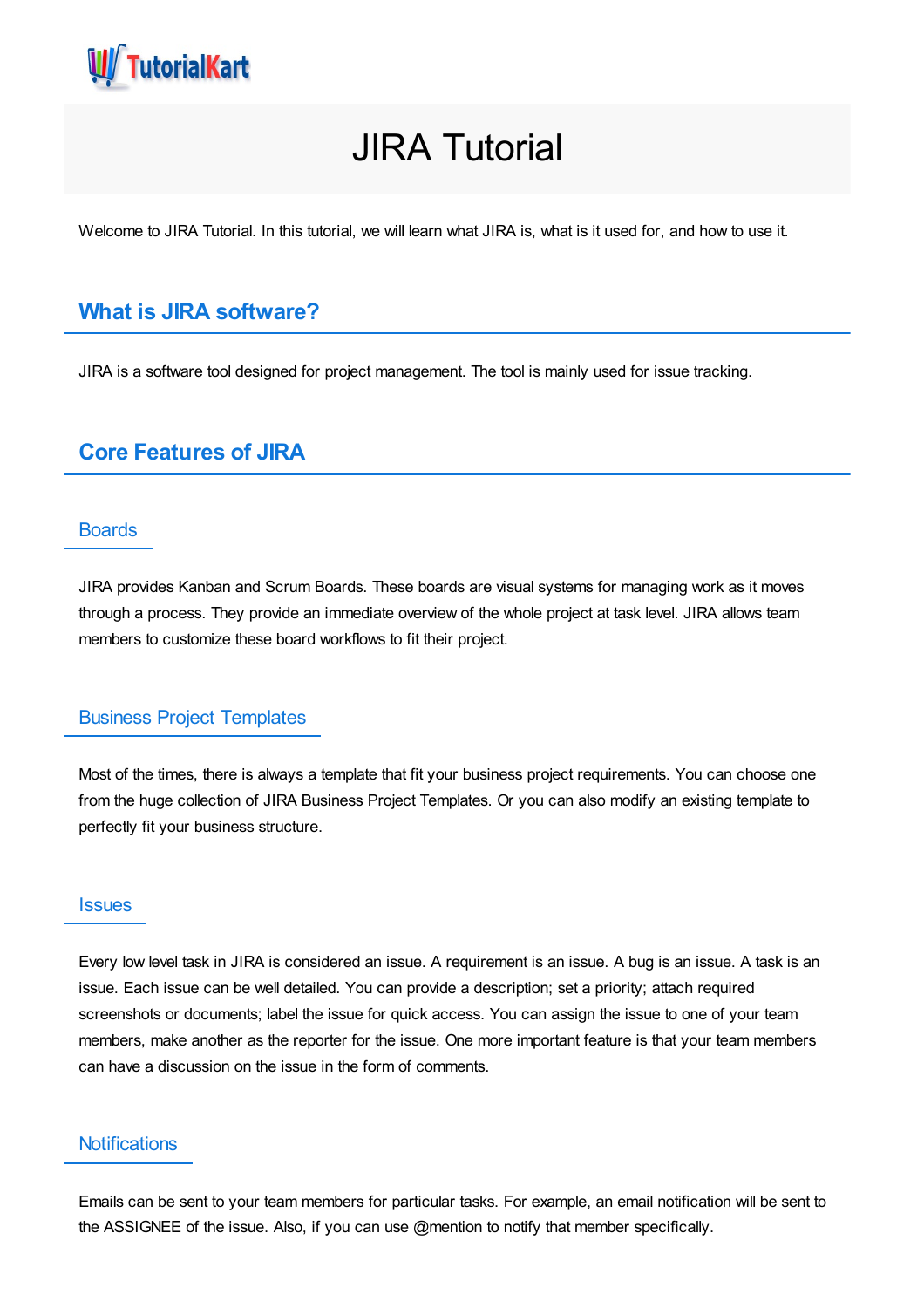## Power Search

JIRA provides a powerful search interface. You can search using filters, or advanced features. You can also search based on the details of issues.

#### **Reports**

With JIRA, you can generate reports like: **Agile Reports**: Burndown Report, Burnup Report, Sprint Report, Velocity Report, Cumulative Flow Diagram, Version Report, Epic Report, Control Chart, Epic Burndown, Release Burndown **Issue Analysis**: Average Age Report, Created vs. Resolved Issues Report, Pie Chart Report, Recently Created Issues Report, Resolution Time Report, Single Level Group By Report, Time Since Issues Report **Forecast & management**: Time Tracking Report, User Workload Report, Version Workload Report **Other**: Workload Pie Chart Report

#### JIRA Next-gen Templates

JIRA provides next-gen templates that are familiar and easy to use. Each template consists of many features useful for project management.

Some of the templates are:

- Kanban
- Scrum

### Agile Projects with JIRA

Most of the project teams are adopting Agile methodology for their projects. JIRA provides a lot of support in terms of templates, reports, etc. to handle Agile projects.

# **Get started with JIRA Project**

You can get a trail period of 7 days and get used to the workflow of JIRA software before purchasing a license or registering for JIRA software.

#### Step 1

Open a browser and hit the url [\[https://www.atlassian.com/software/jira/try](https://www.atlassian.com/software/jira/try)].

In this tutorial, we will choose **Jira Software** and click on **Try it free**.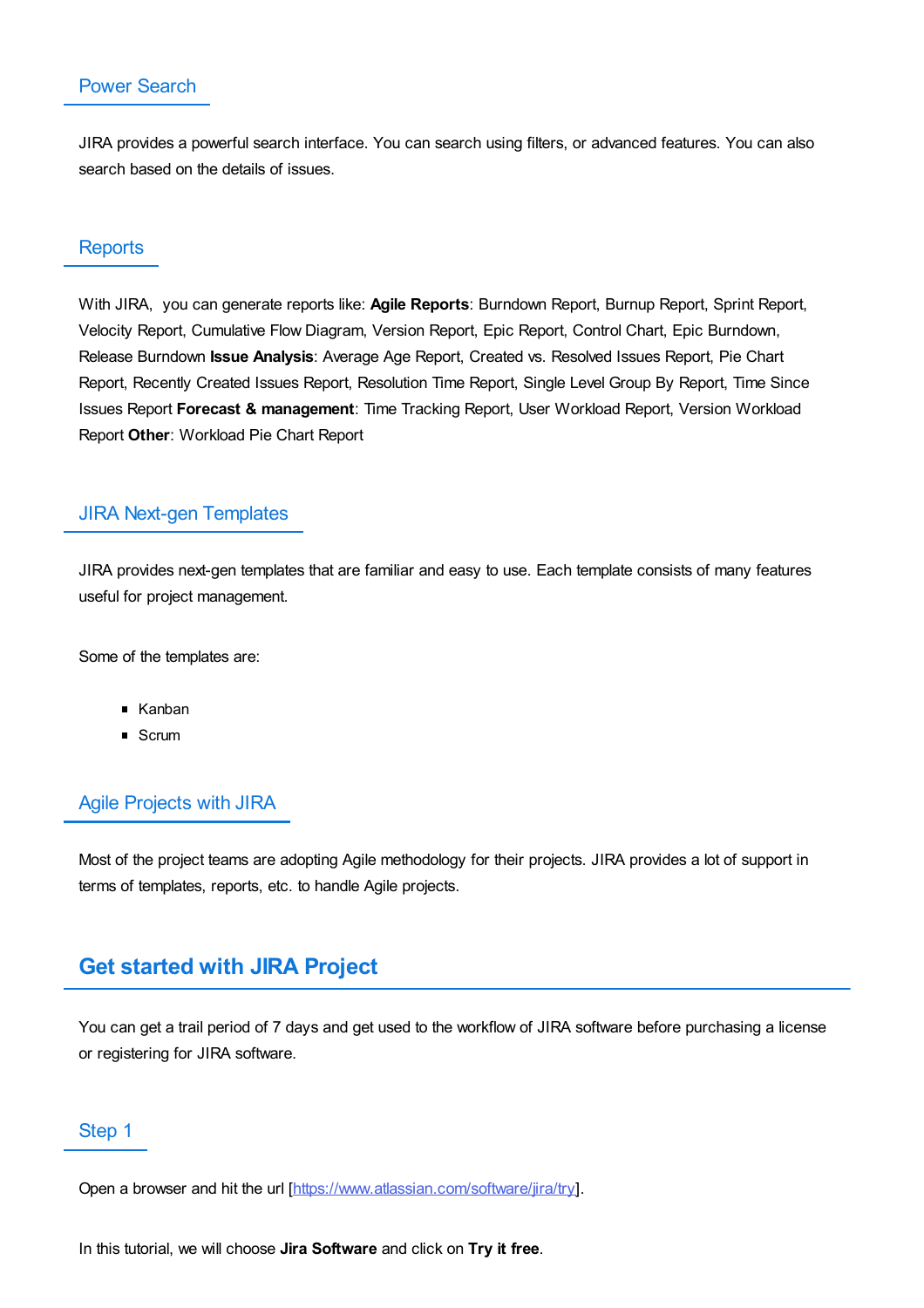

Fill in the Signup form and click on Agree and Signup.

| $\bullet\bullet\bullet$                       | Claim your site                                                                             |                              |                |  |
|-----------------------------------------------|---------------------------------------------------------------------------------------------|------------------------------|----------------|--|
|                                               | tutorialkart                                                                                | $\odot$                      | .atlassian.net |  |
|                                               | <b>Full name</b>                                                                            |                              |                |  |
|                                               | <b>Tutorial</b>                                                                             | Kart                         |                |  |
| Plan, track, and release world-class software | Email                                                                                       |                              |                |  |
| Sira Software                                 | contact@tutorialkart.com                                                                    |                              | ⊘              |  |
| ≕<br>Looking to host this on your own server? | <b>Password</b><br>                                                                         |                              | Show password  |  |
|                                               | Password Strength: Very Strong                                                              |                              |                |  |
|                                               | $\checkmark$ l'm not a robot                                                                | reCAPTCHA<br>Privacy - Terms |                |  |
|                                               | By clicking below, you agree to the Atlassian Cloud Terms of Service and Privacy<br>Policy. |                              |                |  |
|                                               | Agree and Sign up                                                                           |                              |                |  |

# **A ATLASSIAN**

# Step 3 – Email Confirmation

You will receive a confirmation email to the email address you have provided in the above step - signup. Click on the verify button on the email. You will be redirected to the following page in a new tab.

|                                                                            | Invite your team                                                         |  |
|----------------------------------------------------------------------------|--------------------------------------------------------------------------|--|
| $\sim$<br>$\overline{22}$                                                  | jone@tutorialkart.com                                                    |  |
|                                                                            | tim@tutorialkart.com                                                     |  |
|                                                                            | Enter their email address                                                |  |
| Great projects need great teams                                            | Let anyone with a verified tutorialkart.com email join your<br>Jira site |  |
| Add your teammates to plan, track, and release<br>great software together. | <b>Next</b><br><b>Skip</b>                                               |  |

Provide the emails of your team members. Or you can also check the box to let anyone with a verified yourwebsite.com (tutorialkart.com here) email join your Jira site.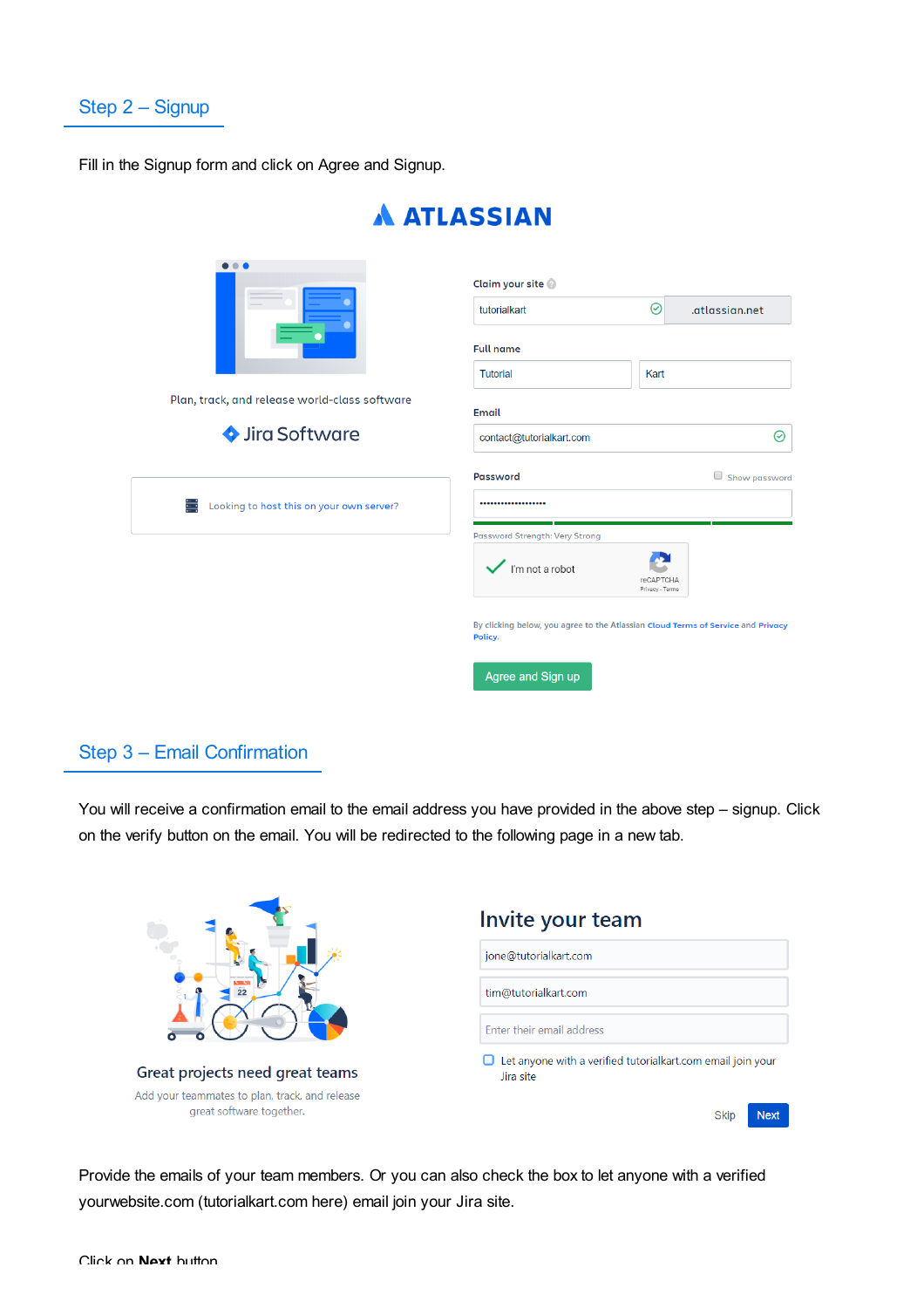## Step 4 – Basic setup

You can select some drop-down options relating to the questions about your team and project structure. This helps JIRA understand your requirements and setup your project accordingly. A sample screenshot is shown below. You can also skip this step.



## Step 5 – Template Selection

JIRA provides templates to choose from based on your project requirements. We will go with the recommended template and click on select.

#### Choose a next-gen template

Next-gen templates are easy to set up and come with reimagined features. They're created and managed by project team members.

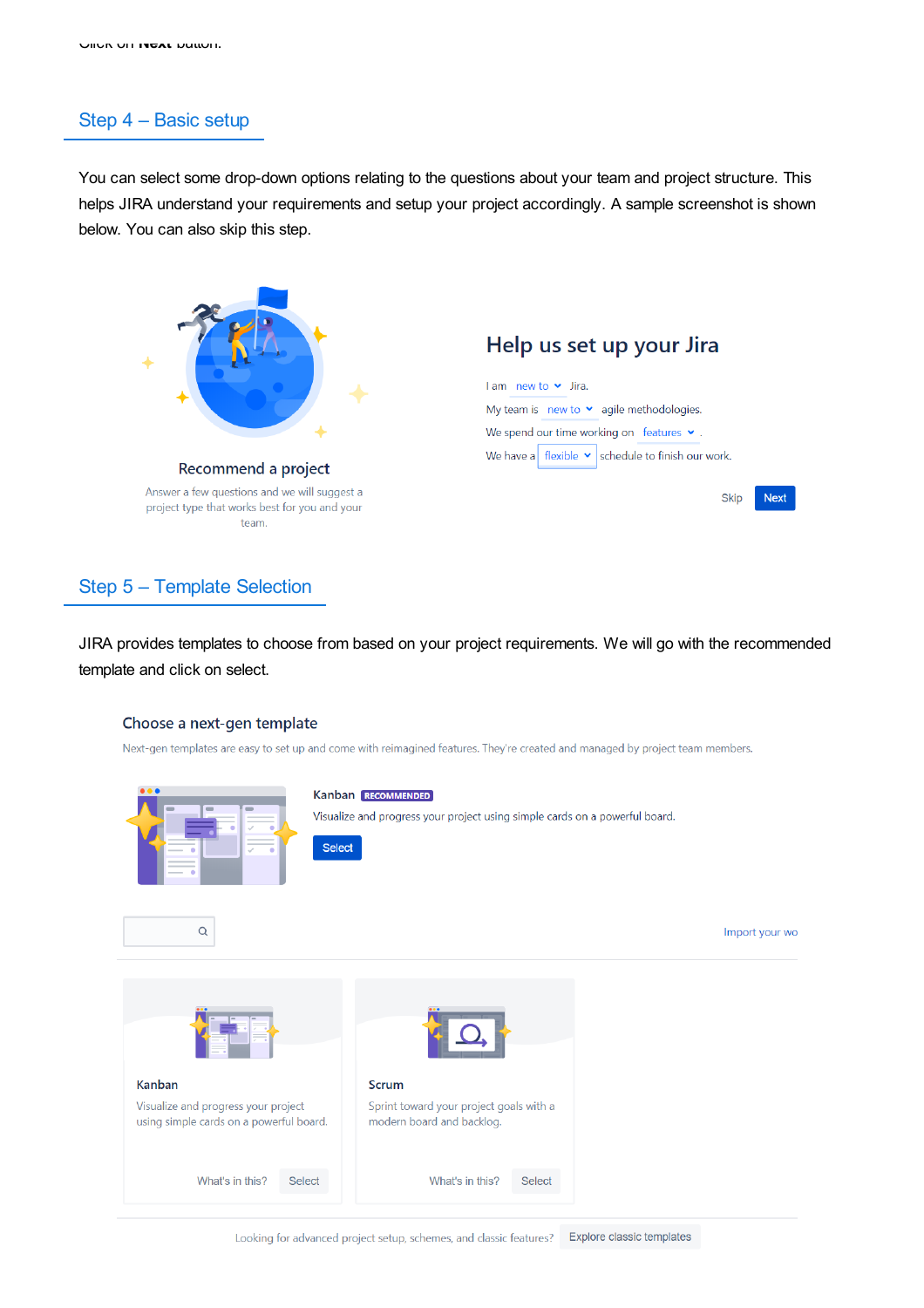# Step 6 – Create Project

Once you select a template, you can create your project. Provide a name for your JIRA project and click on Create button.

|                                                                                    | Create project                 |        |
|------------------------------------------------------------------------------------|--------------------------------|--------|
| .<br>$\qquad \qquad \blacksquare$<br>$\qquad \qquad \blacksquare$<br>$\mathcal{S}$ | Name                           |        |
|                                                                                    | <b>JIRA Tutorial</b>           |        |
|                                                                                    | $\blacktriangleright$ Advanced |        |
| <b>Kanban</b>                                                                      | Key                            |        |
| Visualize and progress your project using simple<br>cards on a powerful board      | Ŧ<br>JT                        |        |
| Change template<br>What's in this?                                                 | <b>Access</b>                  |        |
|                                                                                    | 碉<br>Open                      |        |
|                                                                                    |                                |        |
|                                                                                    |                                | Create |

Once you hit the create button, you will be directed to the project dashboard and you have successfully created project in JIRA tool.

| ♦                                                                   | JIRA Tutorial<br>Software project<br>$\checkmark$<br>                                   | Take a tour<br><b>Dismiss</b><br>Hi, Tutorial Kart. You're on the new Jira Software experience, which we're adding features to every day. |
|---------------------------------------------------------------------|-----------------------------------------------------------------------------------------|-------------------------------------------------------------------------------------------------------------------------------------------|
| ☆<br>$\alpha$<br>$^{+}$                                             | $\mathbb{S}^0$<br>Roadmap<br>$\square$<br>Board<br>$\boxdot$<br>Pages<br>Гì<br>Add item | Projects / JIRA Tutorial<br>JT board<br>☆ …<br>$\hbox{Q}$<br>None $\sim$<br><b>GROUP BY</b>                                               |
|                                                                     | ۰<br>Project settings                                                                   | $^+$<br>TO DO<br>DONE<br>IN PROGRESS<br>$+$                                                                                               |
| ۰<br>冊<br>$\bullet$<br>$\ddot{\mathbf{Q}}$<br>$\left($ TK $\right)$ | You're in a next-gen project<br>Give feedback Learn more                                |                                                                                                                                           |

# **JIRA Roadmap**

JIRA Roadmap is designed to communicate your plan. Roadmap can easily communicate what's in flight for your team and future priorities of the project.

In Roadmap, you can manage your work through epics. You can create new epics, manage and visualize them. This helps the users to be on the same page.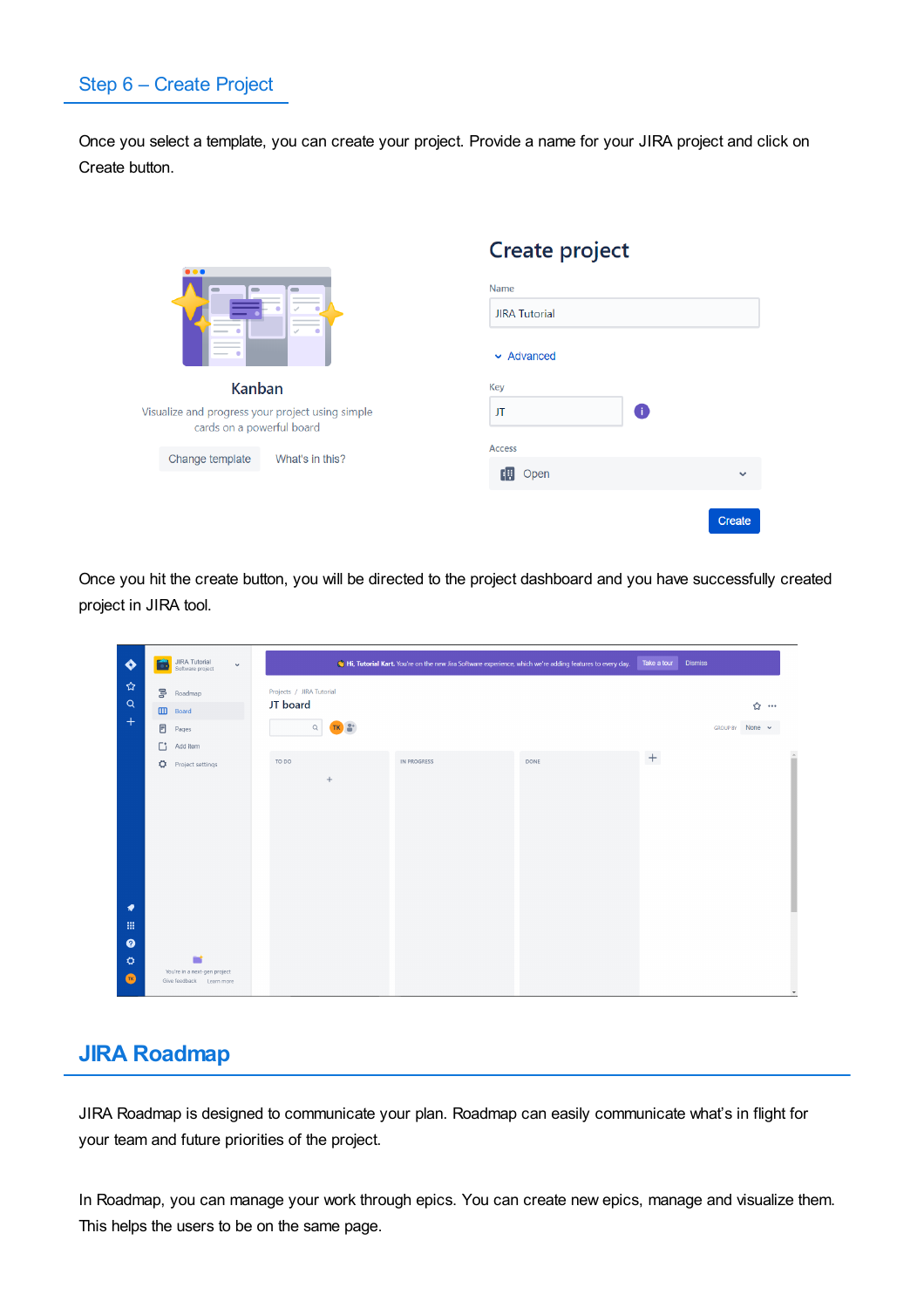JIRA Roadmap provides UI to easily drag and drop work right on your roadmap to quickly plan and prioritize.

Following is a screenshot of JIRA Roadmap when you have just started with your project in JIRA.

| <b>JIRA Tutorial</b><br>Software project | $\mathbf{v}(\epsilon)$ | Projects / JIRA Tutorial<br>Roadmap |            |            |       | $\leq$ Share |              |
|------------------------------------------|------------------------|-------------------------------------|------------|------------|-------|--------------|--------------|
| ᇢ<br>Roadmap                             |                        | Status $\vee$                       |            |            | Today | Months       | $\checkmark$ |
| $\qquad \qquad \Box$<br>Board            |                        |                                     |            |            |       |              |              |
| E<br>Pages                               |                        | Epic                                | <b>JUN</b> | <b>JUL</b> |       | AUG          |              |
| Гt.<br>Add item                          |                        | Mhat needs to be done?              |            |            |       |              |              |
| ٥<br>Project settings                    |                        |                                     |            |            |       |              |              |
|                                          |                        |                                     |            |            |       |              |              |
|                                          |                        |                                     |            |            |       |              |              |

To crate an epic, type in the box with placeholder **What needs to be done?** and click enter.



Once the epic is created, click on it to see the details.

| Epic                                         | <b>JUN</b> | <b>JUL</b> | $\bullet$ 1 $\leq$ $\cdots$ $\times$<br>$J - 2$                                            |  |
|----------------------------------------------|------------|------------|--------------------------------------------------------------------------------------------|--|
| <b>D</b> Create a login page for clients.    |            |            | Create a login page for<br>clients.                                                        |  |
| <b>b</b> Create a login page for developers. |            |            | $\begin{array}{ccccc}\n\mathbb{Z} & \mathcal{O} & \cdots\n\end{array}$<br>$^{\mathscr{Q}}$ |  |
| $^{+}$                                       |            |            |                                                                                            |  |
|                                              |            |            | <b>STATUS</b><br>To Do $\sim$                                                              |  |
|                                              |            |            |                                                                                            |  |
|                                              |            |            | Description                                                                                |  |
|                                              |            |            | Add a description                                                                          |  |
|                                              |            |            | <b>ASSIGNEE</b>                                                                            |  |
|                                              |            |            | <b>O</b> Unassigned                                                                        |  |
|                                              |            |            |                                                                                            |  |
|                                              |            |            | <b>LABELS</b><br>None                                                                      |  |
|                                              |            |            |                                                                                            |  |
|                                              |            |            | <b>START DATE</b>                                                                          |  |
|                                              |            |            | 2019/06/04                                                                                 |  |
|                                              |            |            | <b>DUE DATE</b>                                                                            |  |
|                                              |            |            | None                                                                                       |  |
|                                              |            |            | <b>REPORTER</b>                                                                            |  |
|                                              |            |            | TK.<br><b>Tutorial Kart</b>                                                                |  |
|                                              |            |            | Created 7 minutes ago                                                                      |  |
|                                              |            |            | Updated 7 minutes ago                                                                      |  |
|                                              |            |            |                                                                                            |  |
|                                              |            |            | <b>TK</b><br>Add a comment                                                                 |  |
|                                              |            |            | $\overline{\phantom{a}}$                                                                   |  |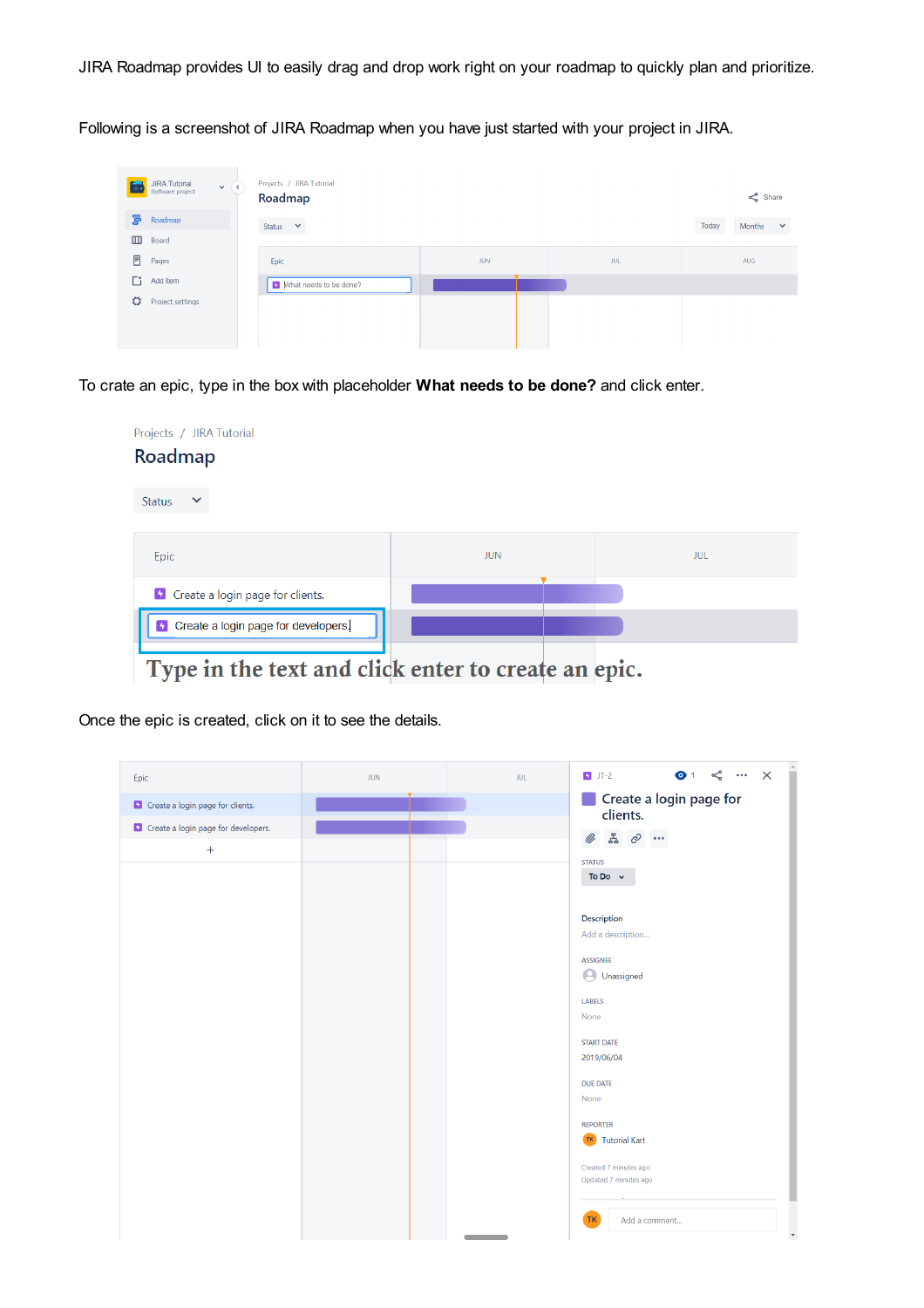Now you can do the following tasks.

- **Provide a Description to the epic.**
- Assign the epic to **ASSIGNEE**.
- Label this epic to quickly access epics using **LABELS**.
- Provide a **START DATE** and **DUE DATE** for the epic.
- Change the REPORTER to which this epic has to be reported.
- Comment on this epic during its lifecycle.

## **JIRA Backlog**

Backlog window consists of all the outstanding work. When you create a new Agile JIRA project with Kanban template, you can see a Backlog window in your project.

Backlog involves following tasks.

- Create Issues
- Rank Issues
- Estimate Issues

Ranking of issues helps you prioritize from the list of tasks in Backlog.

## **JIRA Issue**

JIRA sees all the tasks, work, bugs/defects, user stories, features, etc., as issues.

## How to create an issue in Project?

To create an issue in JIRA, click on the + button under **TO DO** column.

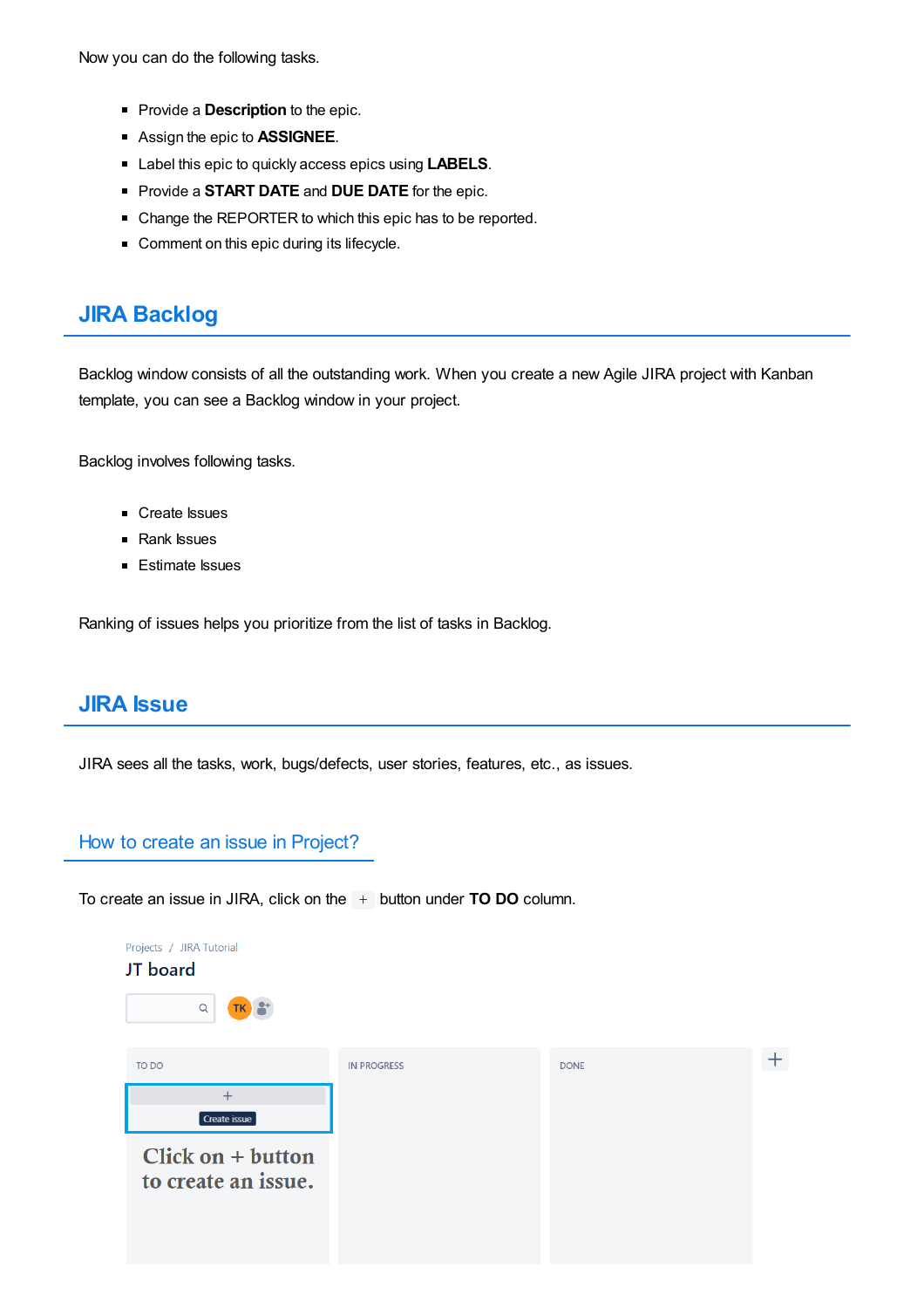Enter text that describes the issue and click on **Create** button.



A new issue would be created.

| Projects / JIRA Tutorial<br><b>JT</b> board                                   |    |                                                                   |
|-------------------------------------------------------------------------------|----|-------------------------------------------------------------------|
| Q                                                                             | TK | $\begin{array}{ c c c c }\n\hline\n & & \text{Type}\n\end{array}$ |
| TO DO 1                                                                       |    |                                                                   |
| Validate email and password in login<br>page at client side.<br>$\nabla$ JT-1 |    |                                                                   |
| What needs to be done?                                                        |    |                                                                   |
|                                                                               |    | <b>Create</b>                                                     |

Once an issue is created, you can do following tasks with the issue.

- **Provide a Description that elaborates on the issue.**
- Attach a screenshot or an **attachment**.
- **Add a child issue** making this issue as a parent.
- **Link** to another issue.
- **Comment** on the issue.
- Assign the issue to an **ASSIGNEE**.
- Label the issue for a quick access using **LABELS**.
- Change the **REPORTER** to which the assignees have to report.